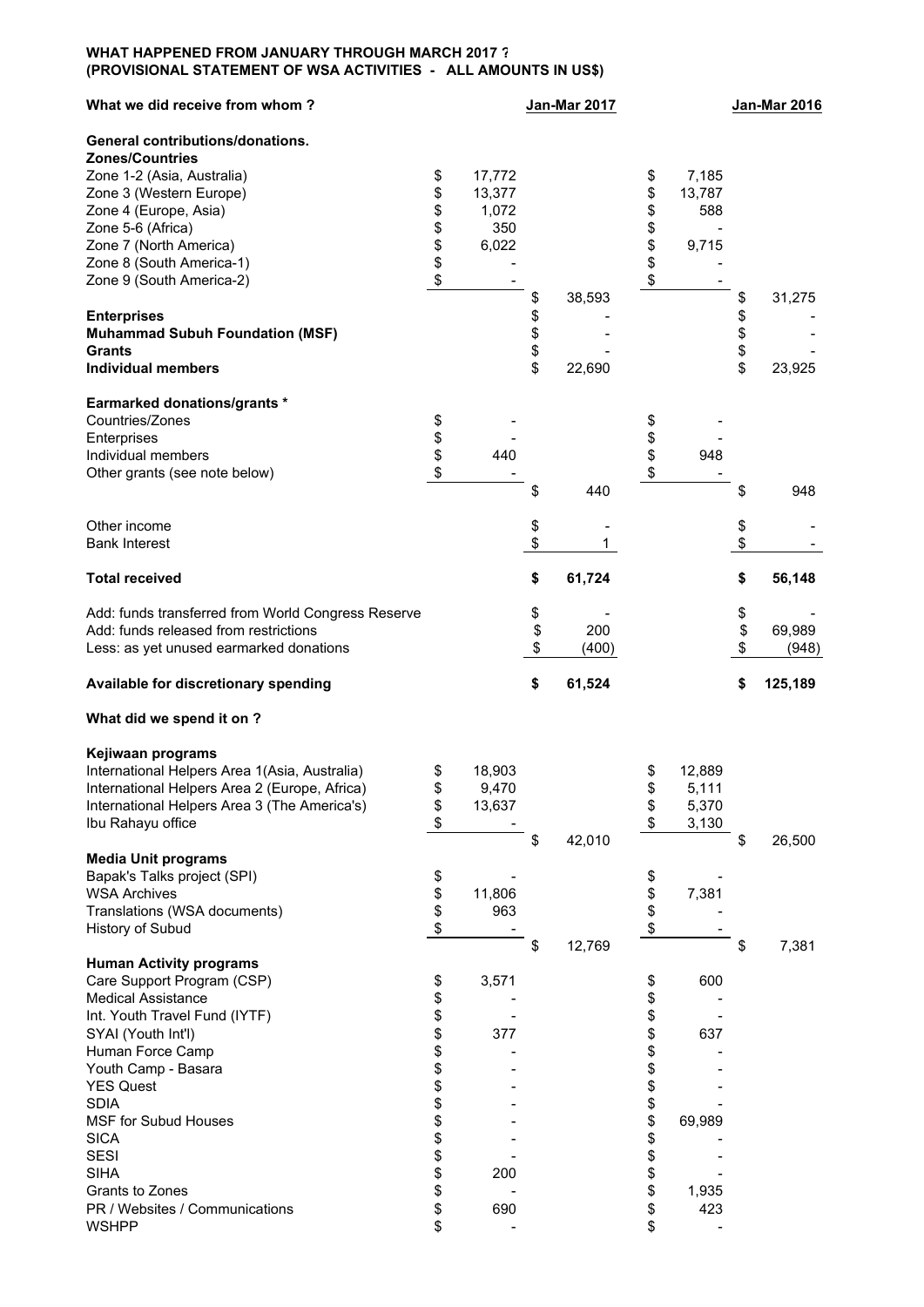|                                          |                                    | \$<br>4,838     |                                                    |                               | \$<br>73,584   |
|------------------------------------------|------------------------------------|-----------------|----------------------------------------------------|-------------------------------|----------------|
|                                          |                                    | \$<br>59,617    |                                                    |                               | \$<br>107,465  |
|                                          |                                    | \$              |                                                    |                               | \$             |
| \$<br>\$<br>\$<br>\$<br>\$<br>\$\$<br>\$ | 1,771<br>70<br>377                 |                 | \$<br>\$<br>\$<br>\$<br>\$<br>\$<br>\$<br>\$<br>\$ | 1,611<br>1,765                |                |
|                                          |                                    | \$<br>2,218     |                                                    |                               | \$<br>3,376    |
| \$<br>\$<br>\$<br>\$<br>\$\$<br>\$       | 18,770<br>1,824<br>398<br>439<br>1 |                 | \$<br>\$<br>\$<br>\$<br>\$<br>\$<br>\$<br>\$       | 16,545<br>2,494<br>100<br>766 |                |
|                                          |                                    | \$<br>21,432    |                                                    |                               | \$<br>19,905   |
|                                          |                                    | \$<br>4,919     |                                                    |                               | \$<br>3,582    |
|                                          |                                    | \$<br>28,569    |                                                    |                               | \$<br>26,863   |
|                                          |                                    | \$<br>3,229     |                                                    |                               | \$             |
|                                          |                                    | \$<br>91,415    |                                                    |                               | \$<br>134,328  |
|                                          |                                    | \$<br>(29, 891) |                                                    |                               | \$<br>(9, 139) |
|                                          |                                    |                 |                                                    |                               |                |

| Key:         |                                          |
|--------------|------------------------------------------|
| <b>SYAI</b>  | <b>Subud Youth Activities</b>            |
| <b>SDIA</b>  | Susila Dharma International Association  |
| <b>SICA</b>  | Subud International Cultural Association |
| <b>SESI</b>  | Subud Enterprise Services International  |
| <b>SIHA</b>  | Subud International Health Association   |
| <b>SPI</b>   | Subud Publications International         |
| <b>WSHPP</b> | Wisma Subud Heritage Protection Project  |
| <b>IYTF</b>  | International Youth Travel Fund          |

## **SO WHERE DID THAT LEAVE US AT MARCH 2017 IN COMPARISON TO THE END OF THE PREVIOUS YEAR ? (BALANCE SHEET)**

|                                               | 31-Mar-2017   | 31-Dec-2016 |           |  |
|-----------------------------------------------|---------------|-------------|-----------|--|
| What is/was available?                        |               |             |           |  |
| Cash in the bank                              | \$<br>243.115 | \$          | 285,262   |  |
| Less Cash held for Zone 7                     | \$<br>(1,718) | \$          | (1,718)   |  |
| Less donations paid in advance for next year  | \$            | \$          | (18, 391) |  |
| Payments made in advance for the next quarter | \$            | \$          | 14.900    |  |
| Promised, coming in shortly                   | 112,109       | \$          | 112,884   |  |
|                                               | \$<br>353.506 | \$          | 392,937   |  |
| What debts do/did we still have to pay ?      |               |             |           |  |
| Expense claims, legal and audit fees          | 16,200        | \$          | 25,940    |  |
|                                               | \$<br>16.200  | \$          | 25.940    |  |
| Net amount at our disposal                    | 337.306       | \$          | 366.997   |  |

**What can/could we use that for ?**